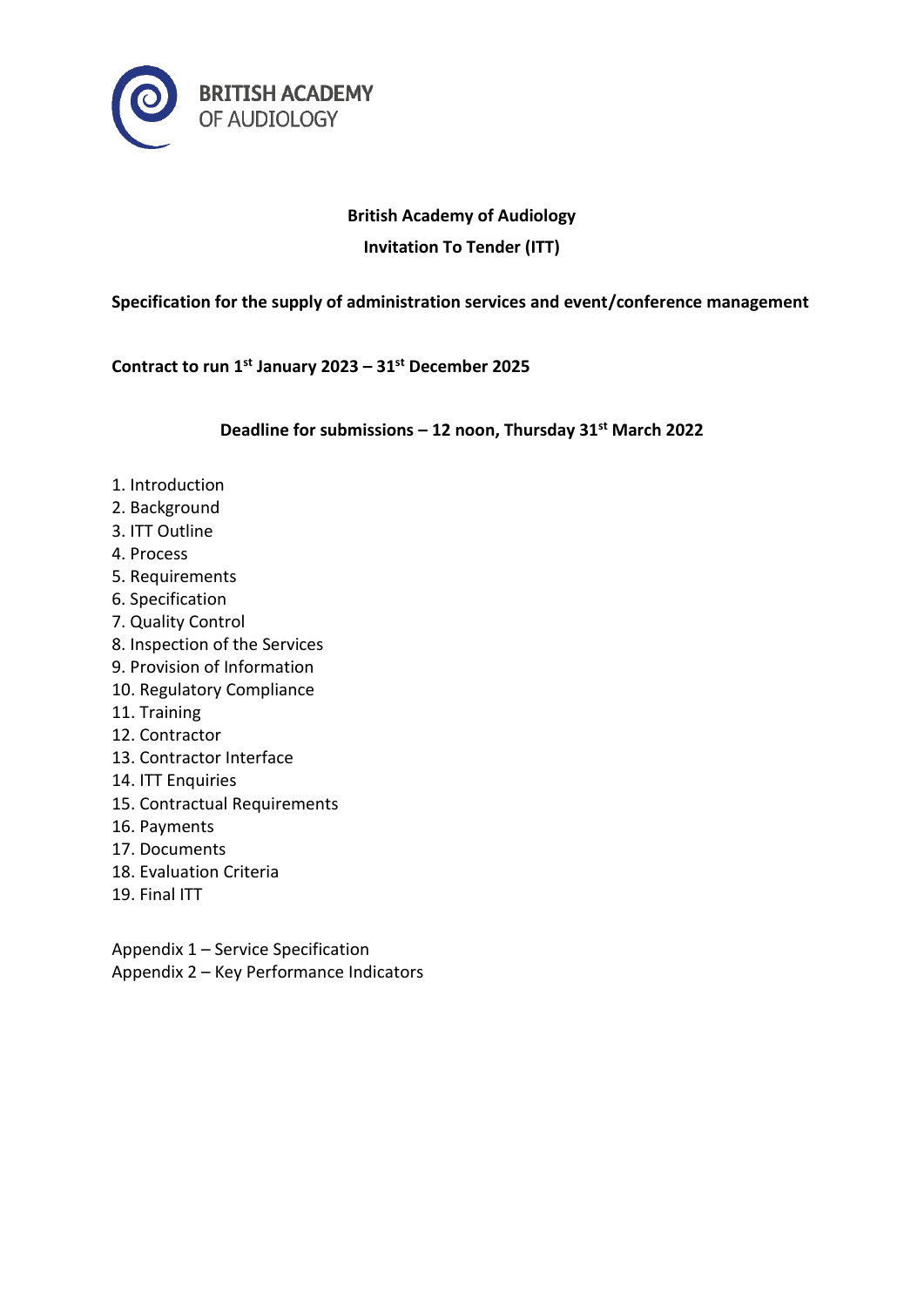# **1. Introduction**

The British Academy of Audiology (the Academy) is the leading professional body for professionals in hearing and balance, within the United Kingdom, with 2000 members.

Its objectives are:

- To provide leadership, inspiration, and guidance
- To develop and promote excellence in service for patients
- To be a driving force for improving quality standards, training, and education
- To promote the profile of Audiology as an autonomous profession

The objectives also include formulating, adopting, and upholding professional and ethical standards within the Profession, promoting research and development within the field, and representing the Profession. This representation includes consulting, lobbying, and acting as a negotiating body with government departments, statutory bodies, voluntary agencies, and any individual on matters relating to audiology. The Academy also provides an information service for its members.

# **2. Background**

The Academy was formed in 2004 following the amalgamation of three existing professional bodies – the British Association of Audiological Scientists, the British Association of Audiologists, and the British Society of Hearing Therapists.

The Academy is a company limited by guarantee, which is managed by the Board of Directors, who may exercise all powers and manage the business of the Academy.

The Board of Management is comprised of the President, Vice President, Treasurer, Secretary, Past President and Board Directors whose responsibilities lie in the following areas – Education, Accreditation and Registration; Professional Development, Service Quality, Membership, Regional Groups, Conferences, Policies and Campaigns, Publicity and Communications, and Equality, Diversity, and Inclusion.

All Directors are officers of the Academy and are employed by other agencies.

The current contract for the provision of Academy administration services ends at the end of December 2022 and the Academy are inviting companies to tender on one or both areas for the new contract which will run from  $1<sup>st</sup>$  January 2023 to 31 $<sup>st</sup>$  December 2025.</sup>

# **3. Invitation to Tender Outline (ITT)**

The ITT is designed to enable the Academy to select the most cost-effective and valueadding option for the future supply of administration services.

The process provides a format for the Academy to identify its requirements and a mechanism for you to share information with the intent of gaining an understanding of expectations and making commitments to quality, administration function and ongoing service provision.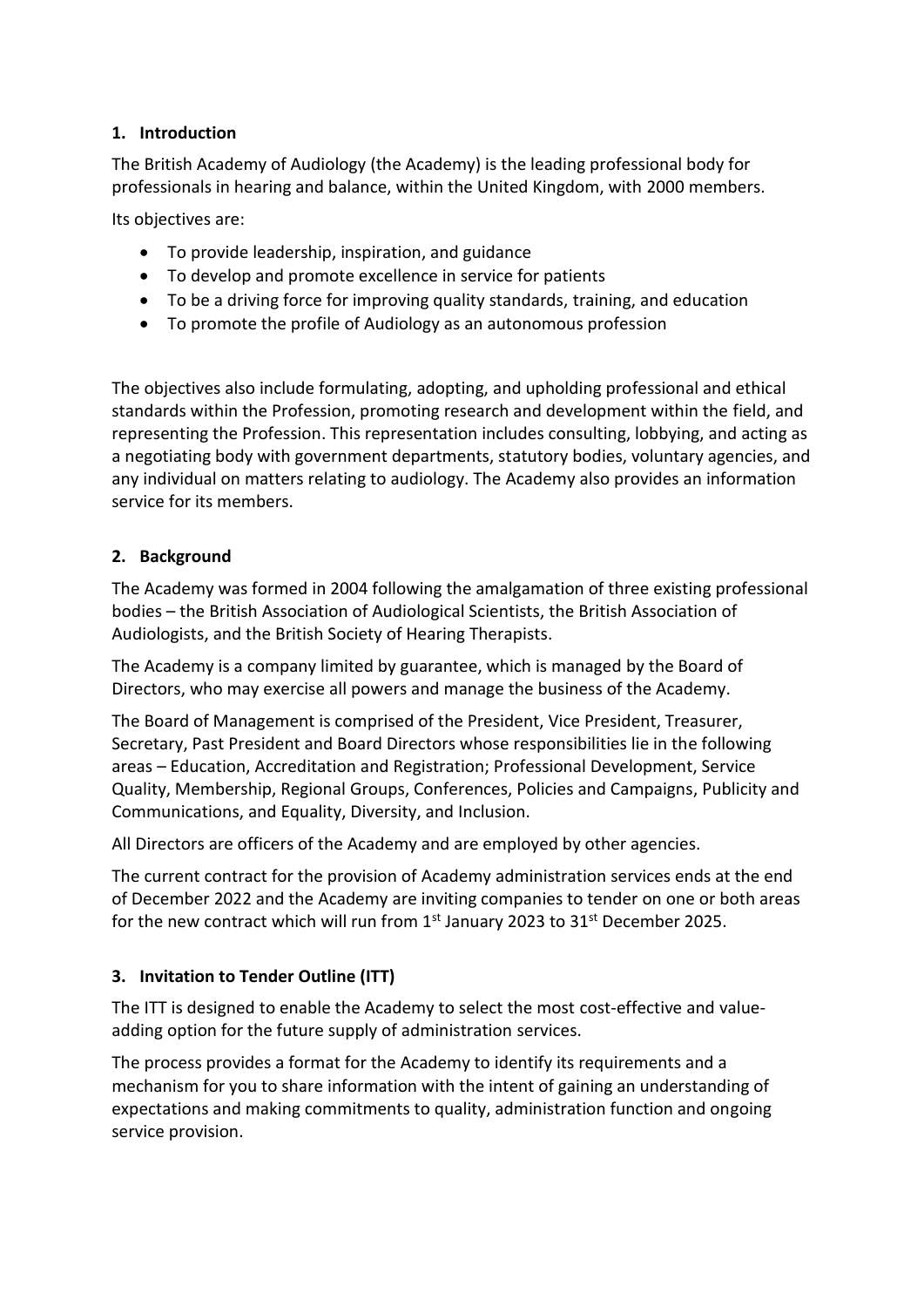The Academy reserves the right to place orders with alternative contractors whenever the awarded Contractor cannot meet the contract terms, or to comply with any reasonable directions of the Board Directors concerned.

The Academy asks that you read and understand this document, which specifies its requirements, expectations, and aspirations and that you submit to us your commitment for the provision of administration services.

Offers may only be submitted for all services within a Lot and not for selected items within that Lot.

The Offers and accompanying documents must be completed in full. Any Offer may be rejected which contains gaps, omissions, or obvious errors, amendments that have not been initialled by the authorised signatory or Offers received after the closing time.

# **4. Process**

Contractors should be aware that Academy would require a presentation and interview as part of this tendering process. This will take place towards the end of April 2022. You are requested to provide indicative prices for your tender response. These indicative prices will NOT be the only considerations used to evaluate your response at this stage.

Shortlisted Contractors will be interviewed and should be prepared to give a presentation against the brief outlined in the document which includes the specification, as part of this process. The brief will include the company profile, major customers, management and IT skills and examples of current administration/event contracts.

# **5. Requirements**

The Academy is looking to award a 3-year contract for both the following Lots:

- Lot 1: The supply of administration services for the Academy
- Lot 2: The supply of event & conference management for the Academy.

Companies may bid on either or both Lots.

It is intended that the Academy will work closely (in partnership) with the awarded Contractor/s with the main objective to provide effective administration and event services for the Academy and its members.

This tender exercise is not governed by any other contracts. This invitation and its accompanying documents shall remain the property of the Academy and must be returned on demand.

The essential requirements of this tender for Lot 1 are to supply the following services (as outlined in the specification): Accounting, Membership and Secretariat duties. The service will be the formal point of contact for the membership and voluntary, statutory, and regulatory bodies.

The essential requirements of this tender for Lot 2 are to supply the following services (as outlined in the specification): Event and Conference Management.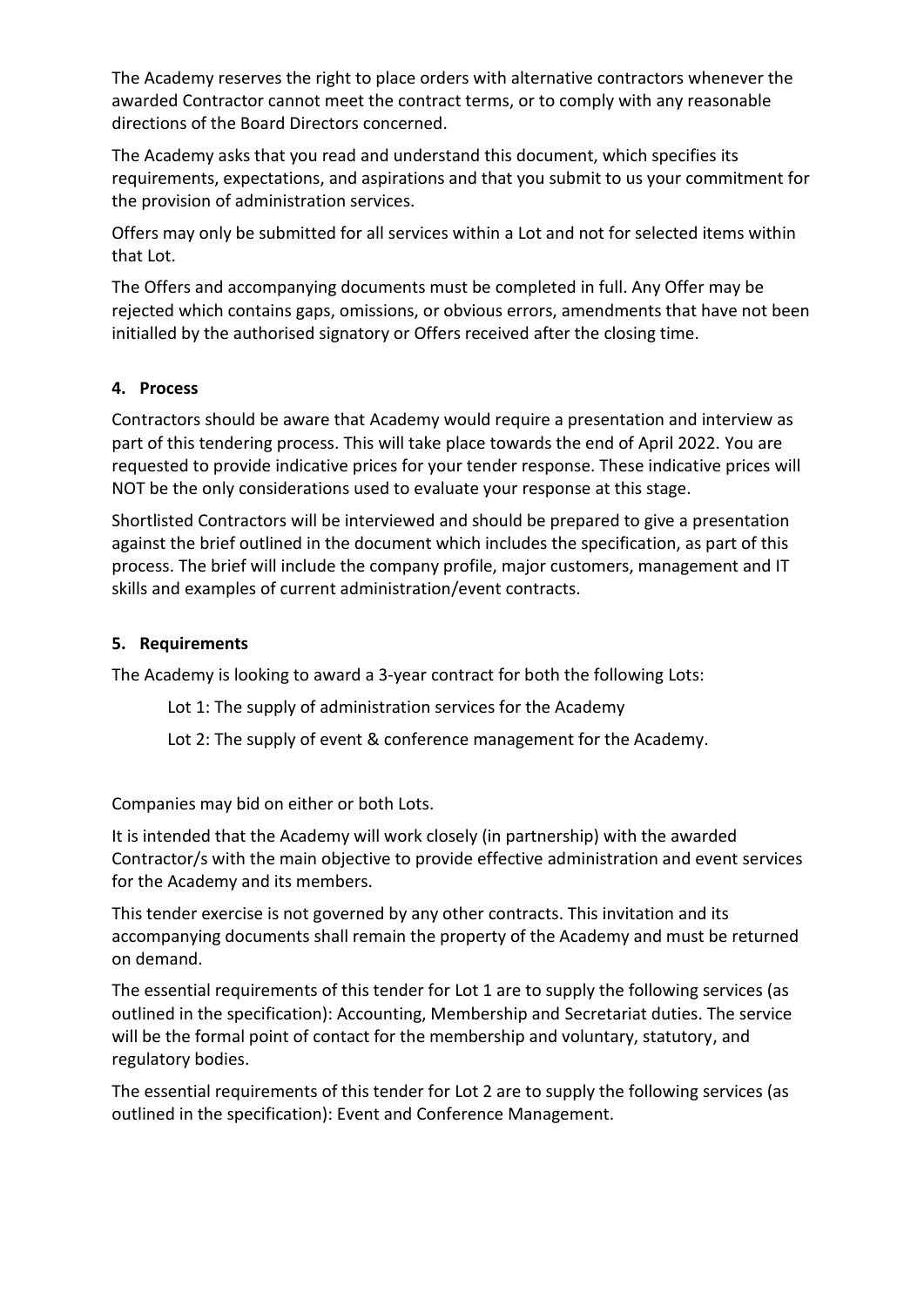# **6. Specification**

# **Lot 1:**

To provide a professional, constructive, accountable administration service for the Academy and its members from 1st January 2023. The service needs to be delivered by an established administration service providing a permanently staffed and resourced headquarters that will be responsible for the day-to-day management. Offerors must state which IT systems and software packages they use and provide backup to the Academy.

# 6.1 Accounting

To maintain a standard accounting hierarchy compliant with UK legislation and regulations concerning requirements for companies as appropriate, with specific reference to the Companies Act, as required. The offeror will need to accept full responsibility for the day-today accounting and invoicing process of the Academy using a fully computerised accounts package to include financial planning, budgets, end of year accounts and liaison with the appropriate Accountants.

### 6.2 Membership

The service will need to produce and maintain a membership list of the Academy to enable effective communication with our members over a variety of mediums. This will include but is not limited to, the registration of new members according to agreed data and membership approval process, issuing new member packs, recording members personal detail changes, and issuing subscription renewals notices and invoices.

Currently, this database is managed through aMember, a professional, flexible, user-friendly membership software.

# 6.3 Secretariat

To provide a full secretarial/PA service, including but not limited to, preparing agendas for all Board and Contract Meetings including the Annual General Meeting, dealing with meeting logistics, collation and collection of reports, report on administrative matters, attendance at these meetings, to take minutes, and the compilation of the Academy's Annual report for Companies House.

#### 6.4 Backup

The service will maintain an accurate and up to date membership database. Electronic storage – backup and server facilities must be of the highest specification for security and data protection of information.

#### 6.5 IT

The services membership, accounting and conference administration will be expected to link with the Academy's website. The Academy uses Spindogs for the website.

#### 6.6 General Duties

The service will oversee incoming and outgoing post, ordering of stationery and supplies, photocopying, filing (paper and electronic), deal with emails daily, maintain the Academy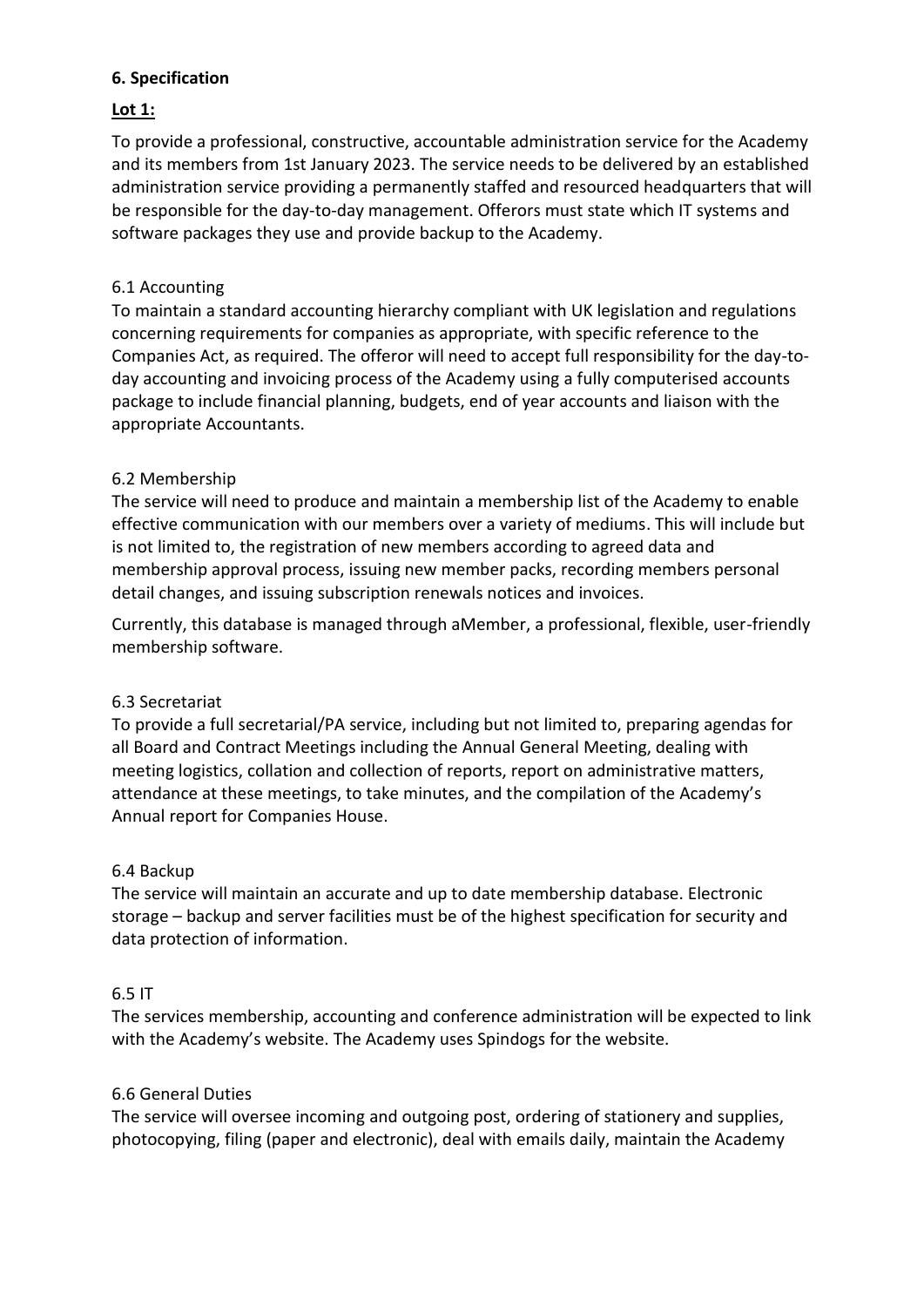diary, office filing system, electronic storage, and records, respond to enquiries and provide storage for existing paperwork/filing and any other reasonable duties as required.

See Appendix 1 – Service Provision and Specification

# **Lot 2:**

#### **6.7 Event and Conference Management**

The service will provide full Conference Event Management for an annual Academy Conference of approximately 600 delegates – seeking suitable venues, conference registration, hotel arrangements, exhibition, coordinate written and online registrations forms, process payments, process online payments from the Academy website e-commerce facility, maintain accounts, marketing, provide on-site administration and administration support for the Academy Conference Committee.

### **7. Quality Control**

While the price will be an important determining factor for the successful Contractor, you must demonstrate previous experience; quality of the service and an understanding of the Academy's needs will also be considered. You should operate a quality control system that is acceptable to the Academy, within the terms of the contract.

#### **8. Inspection of the Services**

The Academy reserves the right to inspect the Contractor's premises subject to reasonable notice of intention.

#### **9. Provision of information**

The Contractor must provide on request of the Board, a report for each Board Meeting and Contract Meeting relating to the administration service.

#### **10. Regulatory Compliance**

All services provided, and equipment used must conform to current British, European, and International standards e.g. Health and Safety regulations, Ethnicity and Diversity regulations, Data protection, financial regulations.

#### **11. Training**

Time for staff training needs relating to the administration of the Academy must be made available at the cost of the Contractor. Background information will be provided using comprehensive written material for reference. Short-form protocols/standard operating procedures will need to be prepared for everyday use, for easy reference. Regular contract meetings will be organised to discuss problems and share experiences.

# **12. Contractor**

It is expected that for Lot 1 the selected Contractor will be able to demonstrate evidence of an ability to provide the administrative services. A track record of supplying administration services to a similar professional organisation is a benefit.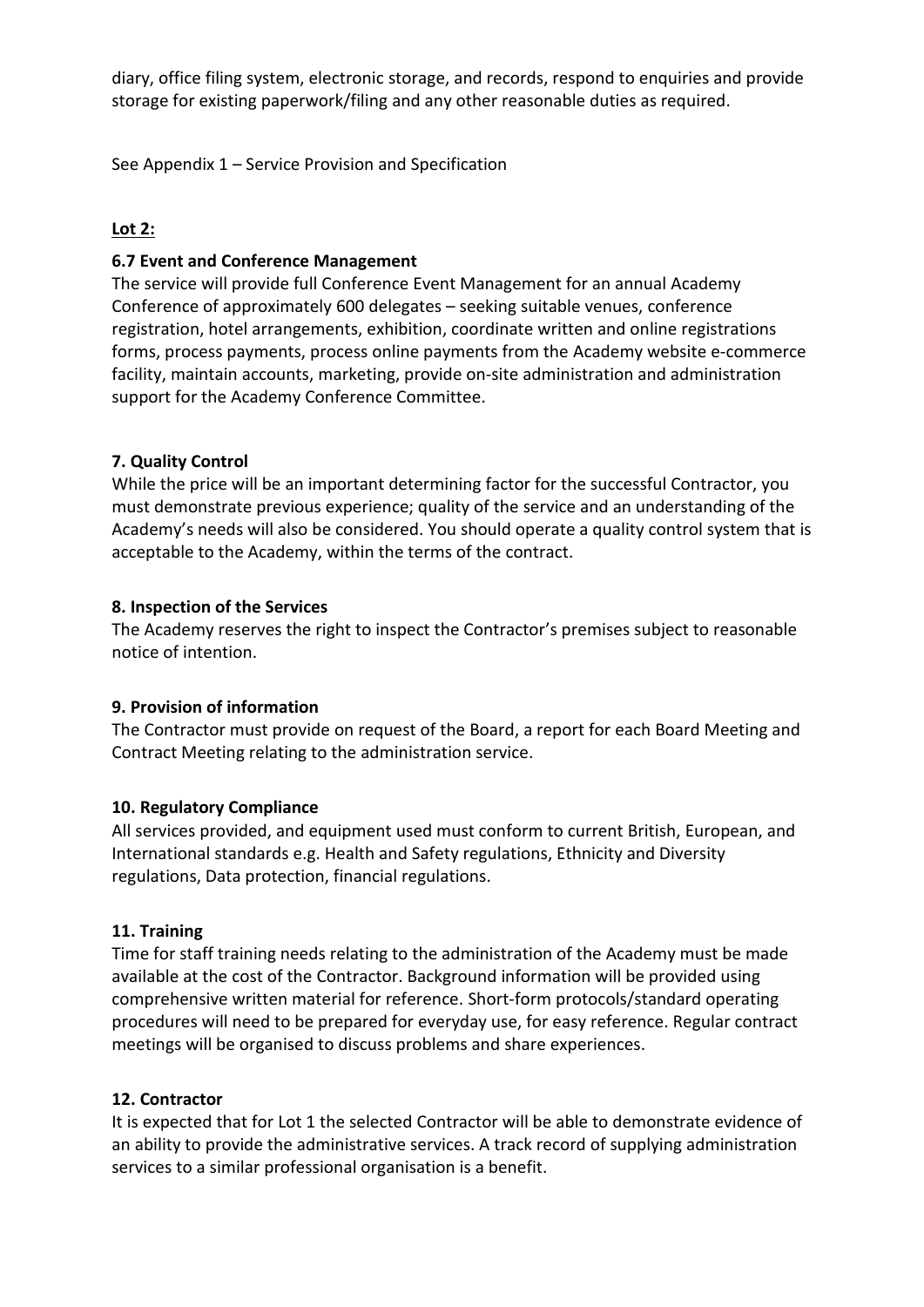For Lot 2 the selected contractor will be able to demonstrate evidence of successful events of comparable size in the past.

Evidence of financial stability, insurance liability and professional indemnity should be included.

Quality Assurance is a major factor in the tendering process and an assessment of this will be part of the evaluation, supporting evidence of this should be included.

A Contractor should provide at least three references.

# **13. Contractor Interface**

The successful contractor must provide a service desk facility to answer queries relating to the administration of the Academy as part of the contract.

This must be available between 9-00 am – 5-00 pm Monday to Friday as a minimum. Full details of this should be provided.

# **14. ITT enquiries**

All enquiries or requests for further information regarding the tender should be directed to Victoria Adshead. [victoria@baaudiology.org](mailto:victoria@baaudiology.org)

# **15. Contractual Requirements**

Any deviation from these terms must be by agreement with the Academy. It will be assumed that any items of equipment would be currently available models.

# **16. Payments**

The successful contractor shall invoice the Academy based on the service being delivered to the Key Performance Indicators (KPIs). Payments will be staged in monthly payments, which are linked to the delivery of the service and the receipt of a valid invoice. Where KPIs have not been met over 6 months there will be a 2% financial penalty for each KPI not met of the 6-month total.

See Appendix 2 – Key Performance Indicators

# **17. Documents**

Applicants will, in the first instance, be required to submit an expression of interest outlining their financial status and adequate resources to deliver the contract, evidence of experience in delivering the contract and two referees in the form of a two-page A4 document. The Academy Interview Panel will then compile a shortlist of successful applicants who will be invited to interview which will be in the form of a presentation to the panel.

The successful applicant's response documents should include the following -

- The Offer Schedule
- The Form of Offer
- Details of the method of delivery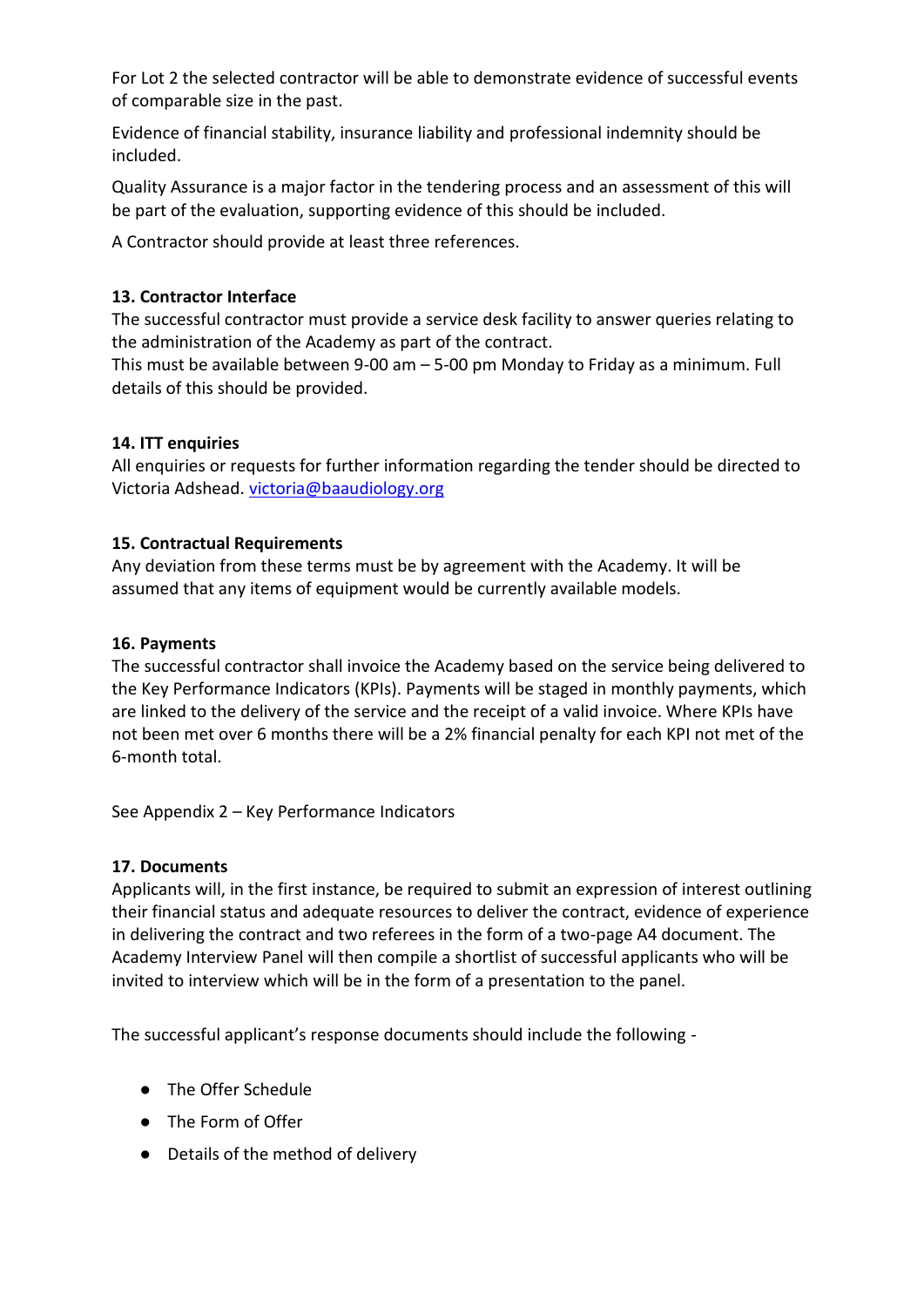● Proof of conformity and ITT standards

The Form of Offer must be signed by an authorised signatory: in the case of a partnership, by a partner for and on behalf of the firm, in case of a limited company, by an officer duly authorised, the designation of the officer being stated. Any potential conflict of interest must be declared.

### **18. Evaluation Criteria**

Following the interview, the Academy Interview Panel will evaluate the proposals against each other within the evaluation matrix outlined. The final selection by the Academy Board will be based on the ability of the contractor to provide the required service at the best price, at the optimum performance level and with a clear and demonstrable programme for the future. Please see the evaluation grid below.

| <b>Percentage Rating</b>              |      |
|---------------------------------------|------|
| Quality                               | 30%  |
| Cost                                  | 30%  |
| Support                               | 25%  |
| <b>Financial Stability</b>            | 10%  |
| Ability to provide innovative options | 5%   |
| <b>Total</b>                          | 100% |

All other issues having been addressed, this is the point where the company with the most economically advantageous offer will gain the contract, the contract price being a major consideration.

The Academy reserves the right not to offer the contract to any offeror if none of the offers is deemed to be suitable.

# **19. Final ITT**

All tenders shall indicate that they are valid for ninety (90) days from the date of the interview and must contain a covering letter signed by an authorised signatory to bind your company.

The Academy may, during the tender period, advise the potential contractors in writing of additions, omissions, or changes to the specification. All such changes shall be included in the tender and will become part of the specification as if originally submitted.

The Academy reserves the right to contact references and in providing their details all potential contractors agree to their references being approached.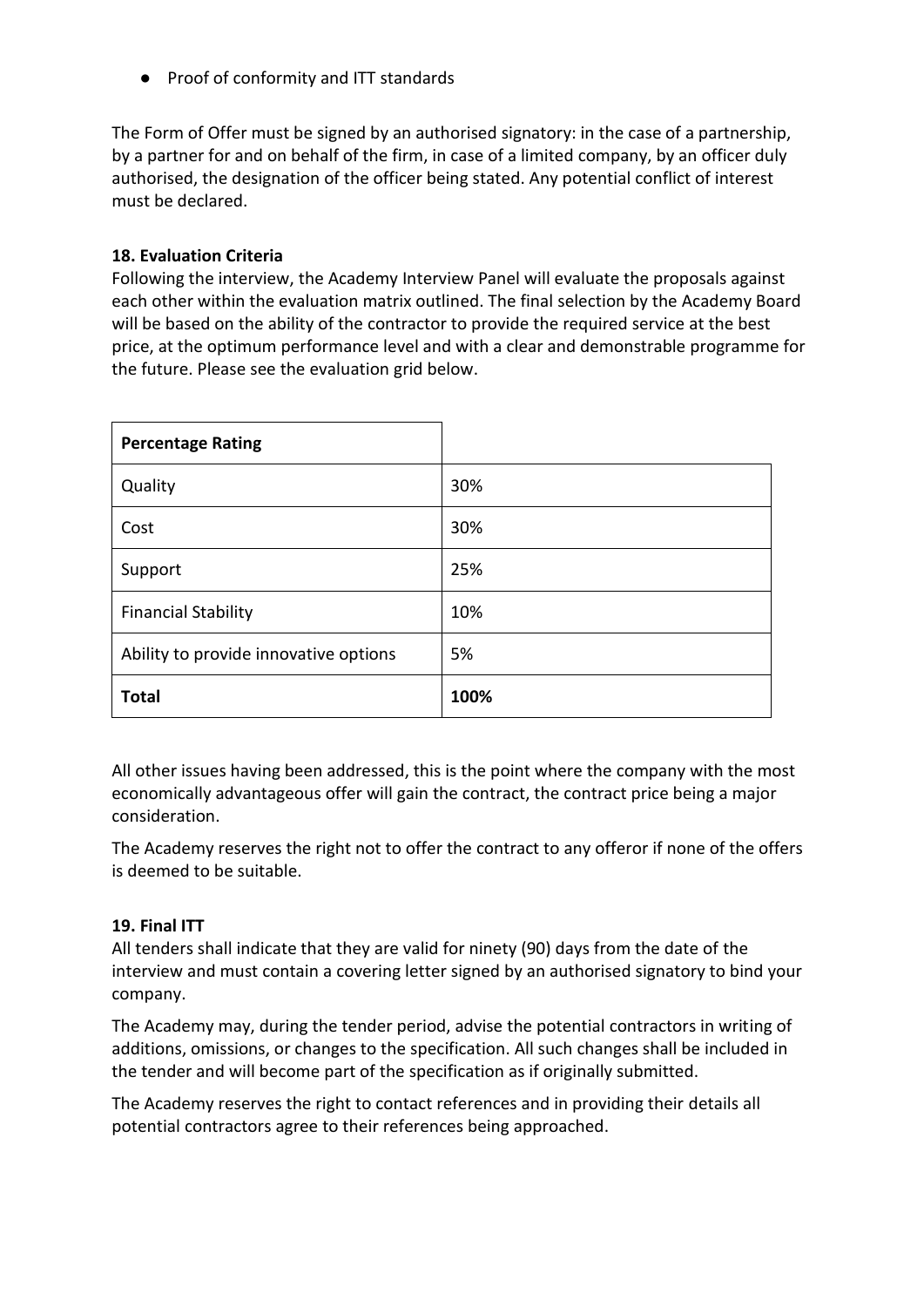The Academy will not be held responsible for any costs incurred by the Contractors concerning the preparation of their offer, attendance the interview or any subsequent postoffer clarification.

During the term of the contract, three years in the first instance, the prices will remain fixed, subject to agreed adjustment for inflation or efficiency savings.

The academy reserves the right to include a notice period to the contract, subject that they may leave any provider given 1-year notice without financial penalty.

Once the tender has been awarded review dates for Contract Meetings will be set at sixmonthly intervals to monitor standards of performance to agreed quality standards and the needs of the Academy. If the Contractor does not meet the standards set by the Academy, they will be given three months to correct the issues and if these are not achieved a three months' notice period will be given.

At the end of the 2nd year, a retendering exercise will commence.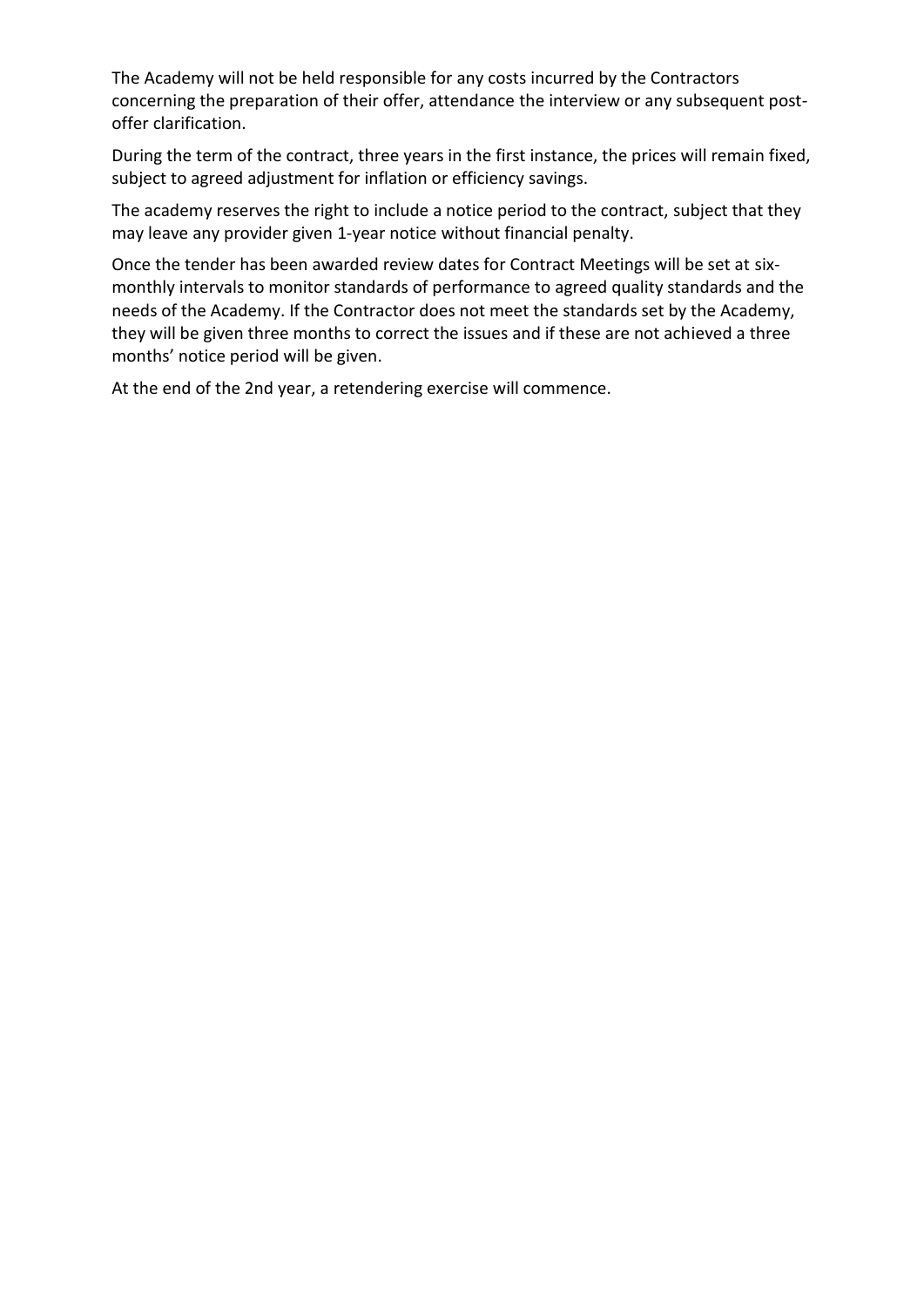#### **APPENDIX ONE – SERVICE PROVISION AND SPECIFICATION**

#### **Lot 1: Administration Services**

This specification reflects the current requirements. It is expected that the needs of the Academy will change over time. The contractor is expected to be able to flexibly meet the changing needs, within the overall approximate contracted hours. These changes will be monitored and managed through the six-monthly contract review meetings.

# **1. Accounting Services**

Deploy and Maintain Accounting Package Record Suppliers in Accounting Package Record Invoices Payable received in Accounting Package Prepare fortnightly pay run for authorisation (creditors and expenses) Perform fortnightly pay run via cheques and BACS Record Invoices Paid in Creditors and Bank Prepare Monthly Aged Creditor List Correspond with Suppliers regarding unauthorised/queried Invoices Payable Reconcile Supplier Statements Record Customers/Members in the Accounting Package Record Invoices Receivable issued in the Accounting Package Record cheque receipts in Debtors and Bank Record credit card receipts in Debtors and Bank Prepare monthly aged debtor list Prepare and issue Debtor statements Correspond with Customers regarding outstanding debts Audit expense claims to expense policy Record expenses in the Accounting Package Prepare Monthly Bank reconciliation Perform Monthly accruals and prepayment journals Prepare Quarterly VAT returns Prepare Annual Audit files for auditor Prepare annual Corporation Tax returns Liaise with Auditors and HMRC Prepare Annual Budget Prepare Monthly Management Accounts

| Approximate hours per year | Part Time(<20%) |
|----------------------------|-----------------|
|                            |                 |

#### **2. Sales and Membership Services**

Register New Members Issue New Member Packs Record members Personal detail changes Issue Subscription renewal notices/invoices Issue Annual Membership cards/packs/receipts De-register Members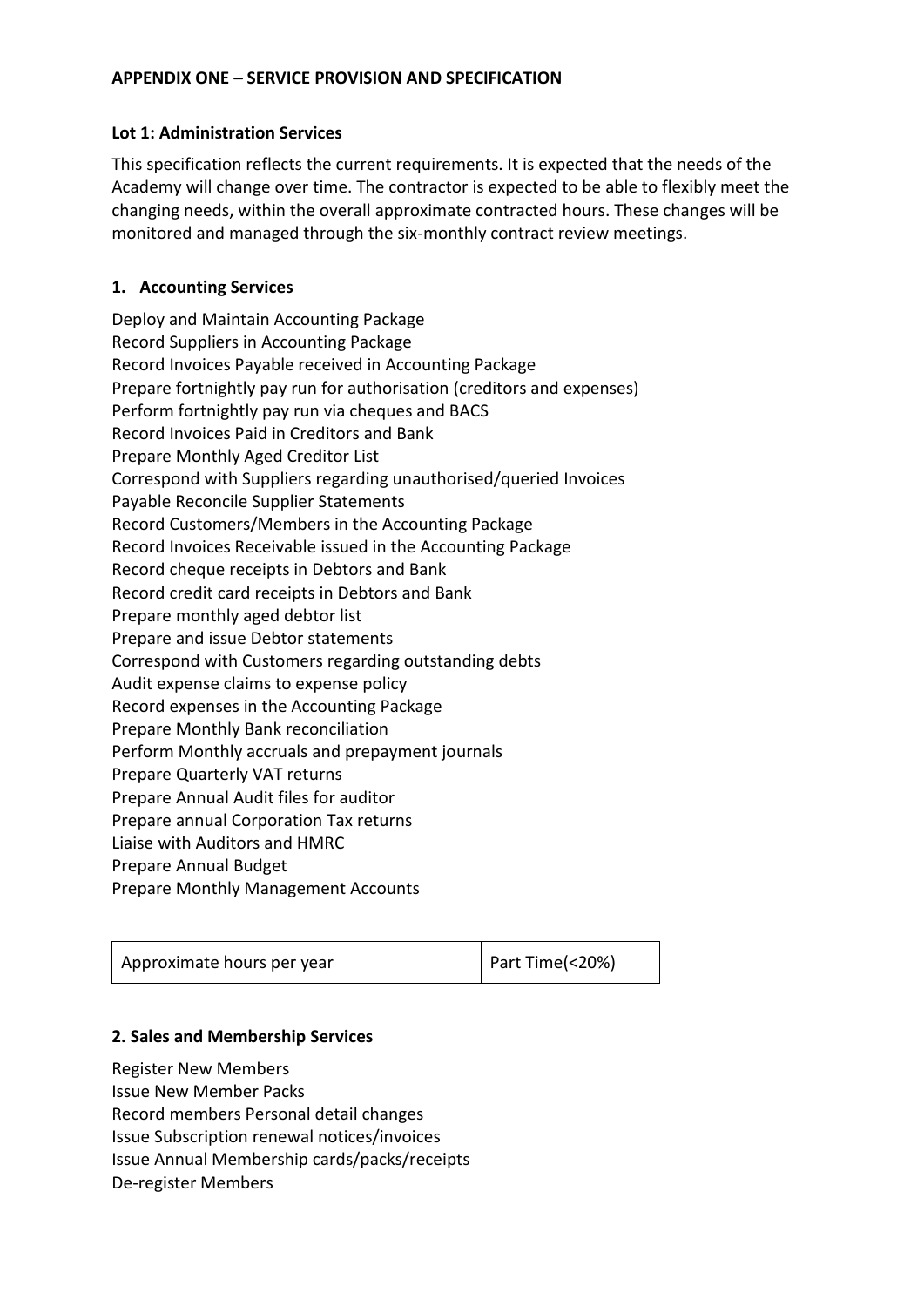Prepare Monthly membership report Prepare Annual membership report Record new events Record registration to events Promote membership Feedback Form Collection and Collation Deal with Member queries by email/phone Deal with non-member queries by email/phone Provide Monthly Membership Query Report Fulfil publication orders Manage ad-hoc email mailings Sell advertising space for Website and Magazine (courses and job vacancies) Develop advertising strategies for the Academy Liaise with Marketing and Communications Manager on stand pack for events

| Approximate hours per year | $\vert$ Part Time (up to 50%) $\vert$ |
|----------------------------|---------------------------------------|
|----------------------------|---------------------------------------|

# **3. Personal Assistant Services to the President and Board Members**

Monitor admin inbox and distribute emails for response or respond direct Respond to incoming calls from BAA members and general enquiries Creation of fortnightly enewsletter to members. Content provided by the Marketing & Communications Manager Manage ad-hoc email mailings Organise & Prepare Agenda for Executive, Board meetings AGM Attend and take minutes of Executive and Board meetings and AGM Maintain a register of minutes Monitor Action Points from Minutes Official document control – managing schedule and updates Support Board Directors as requested – admin, travel arrangements, hotel bookings Six monthly Planning/Contract Meeting Preparation & submission of Companies House Annual Returns Companies House compliance Organise awards as required Advise on membership criteria Advise on all aspects of company administration and compliance Maintain the Board Constituency and ensure proper notification and performance of elections Liaison with and support to the Marketing & Communications Manager Higher Training Scheme administration - Manage HTS email inbox and process applications for: Examiners, Supervisors, Module

Support for BAA schemes such as the Tinnitus Training modules/Mentor Scheme/CI Champs Liaison with Conference Event Management Provider

| Approximate hours per year | Full time |
|----------------------------|-----------|
|----------------------------|-----------|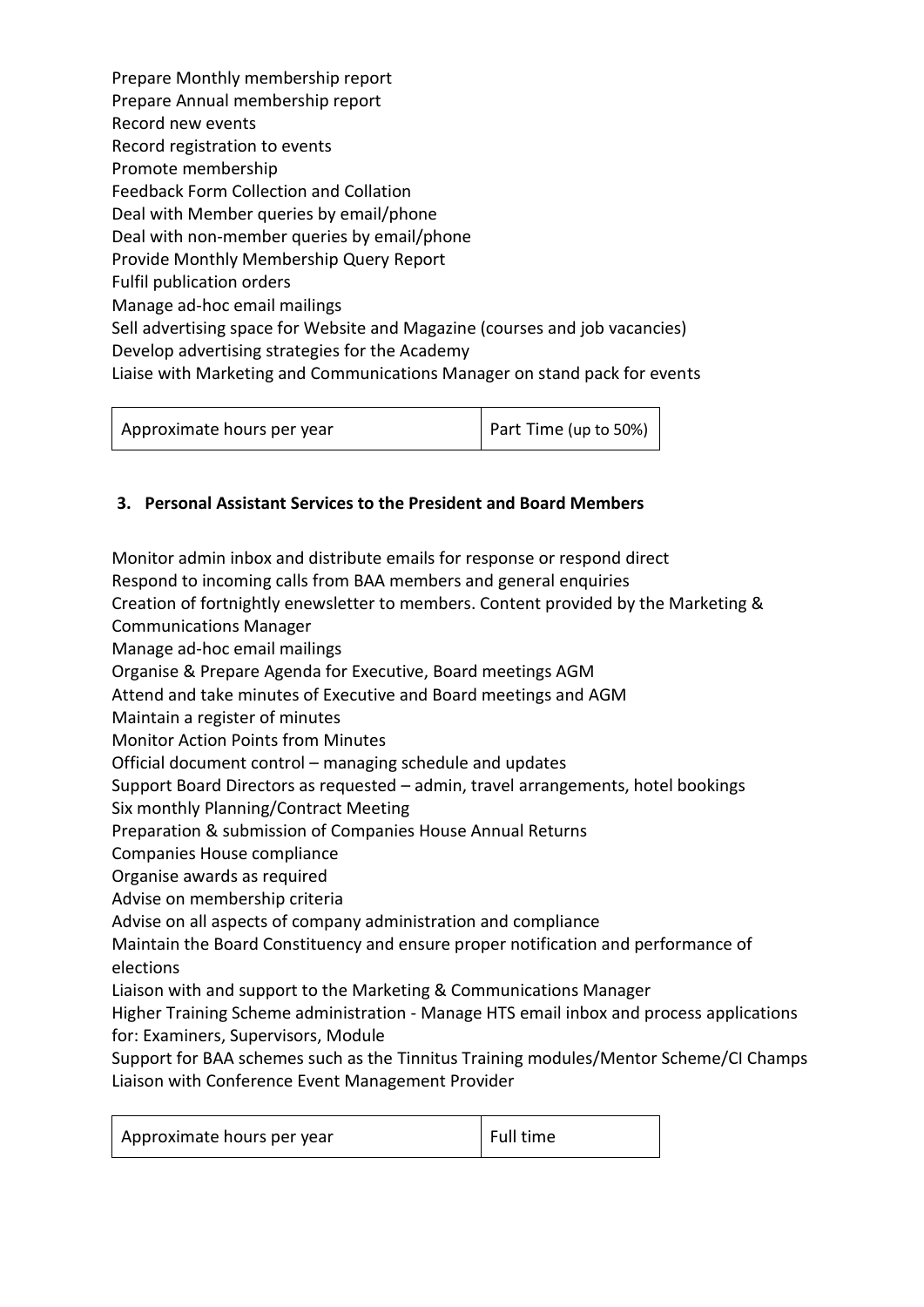#### **Lot 2: Conference and Event Management**

#### 4. **Conference Event Management**

Annual Event Planning Meeting Selection and Booking of venues Negotiation of Supplier contracts and liaise with Suppliers Management of hotel bookings Registering sponsors/exhibitors/speakers Distributing sponsor/exhibitors/speaker information packs Collating Conference/Seminar/Course Programmes Collating and distributing Event Materials Event and venue preparation Event attendance General assistance to sponsor/exhibitors/speakers General marketing by email to former sponsors Collating and distributing course programmes Draft and proof Conference literature Issue Event invoices Issue Event Invoices Payment receipts Issue Event Packs Prepare Event Management Reports Marketing of conference

Liaison with Marketing & Communications Manager Liaison with the Administration services provider as appropriate